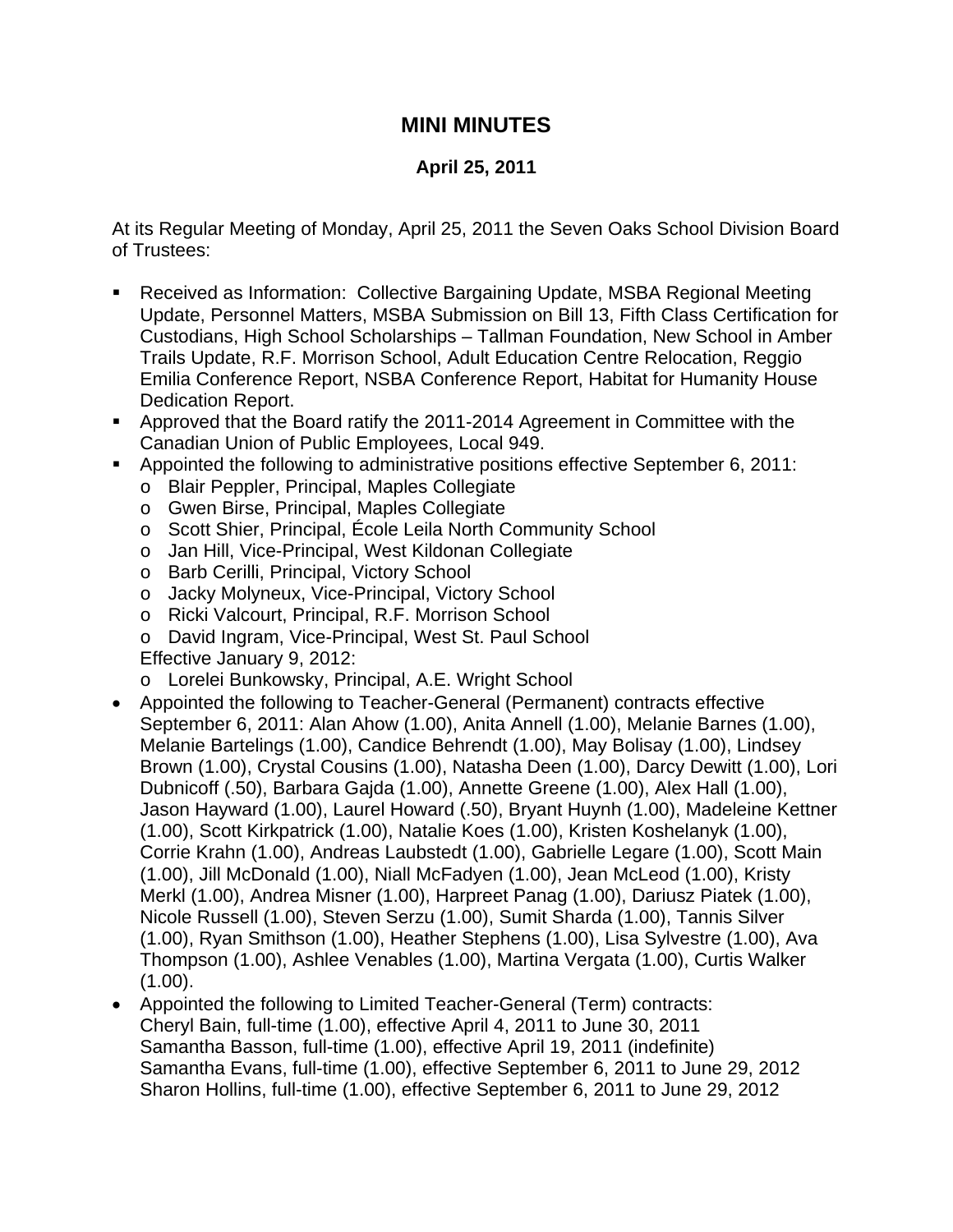Carrie Lundy, full-time (1.00), effective September 6, 2011 to June 29, 2012 Robert Page, full-time (1.00), effective September 6, 2011 to June 29, 2012 Nicole Reay, full-time (1.00), effective May 2, 2011(indefinite) Melanie Toupin, full-time (1.00), effective September 6, 2011 to June 29, 2012

- Appointed the following to full-time (1.00) paraprofessional positions: Tara Kennedy, effective March 22, 2011; Dayna Pingatore, effective September 6, 2011.
- Appointed the following to full-time (1.00) Student Parent Support Workers effective April 4, 2011: Landon Gibson and Fabian Suarez-Amaya.
- Granted the following teachers leaves of absence, without pay, effective the 2011- 2012 school year: Louise Bigourdin (.50), Ronald Budowski (1.00), Alana Howden (.40), Andriy Michalchyshyn (1.00), Caelin Philippot (.50), Kelly Ring-Whiklo (1.00), Yolanda Papini-Pollock (.25), Jannah Rittberg (1.00), Shannon Stymiest-Tatchell (1.00), Claire Yildirim (.50)
- Received notice of intent to resign from their teaching positions effective June 30, 2011: Gordon Fritzsche, Melanie Gertley.
- Received notice of intent to retire from their secretary positions from Inge Emmonds, effective December 31, 2011 and Marilyn Kowalchuk, effective July 29, 2011.
- Rescinded the following Superintendents' Personnel Report Motion #11-077 Andriy Michalchyshyn notice of intent to resign effective June 30, 2011.
- Presentation on the partnership with Kamwokya Primary School in Kampala / A.E. Wright School / Mondetta Foundation.
- Approved that the Informal Board meeting on Monday, June 6, 2011 be changed to Monday, May 30, 2011.
- Approved that By-Law No. 2-2011 for the purpose of the École Riverbend modular classroom (\$126,000.00), Garden City Collegiate steam unit ventilator replacement (\$95,100.00), Garden City Collegiate replacement steam heating systems (\$22,400.00), Edmund Partridge Grooming Room (\$3,200.00), École Leila North renovation to develop washroom (\$77,900.00) and École Leila North support for lockers for 5 portable classrooms (\$12,600.00) be given second reading.
- Approved that By-Law No. 2-2011 for the purpose of the École Riverbend modular classroom (\$126,000.00), Garden City Collegiate steam unit ventilator replacement (\$95,100.00), Garden City Collegiate replacement steam heating systems (\$22,400.00), Edmund Partridge Grooming Room (\$3,200.00), École Leila North renovation to develop washroom (\$77,900.00) and École Leila North support for lockers for 5 portable classrooms (\$12,600.00) be given third and final reading, be signed and sealed.
- Approved that Maxim Truck and Trailer be awarded the school bus tender on the basis of low bid.
- Approved that the Board direct the Secretary-Treasurer to respond to SOTA's request to renew or amend any collective agreement between the Seven Oaks School Division and the Seven Oaks Teachers' Association which has an effective date that ends June 30, 2010 and/or June 30, 2011, in the event that the Association and the Division come to a one-year agreement effective for the 2010-2011 school year.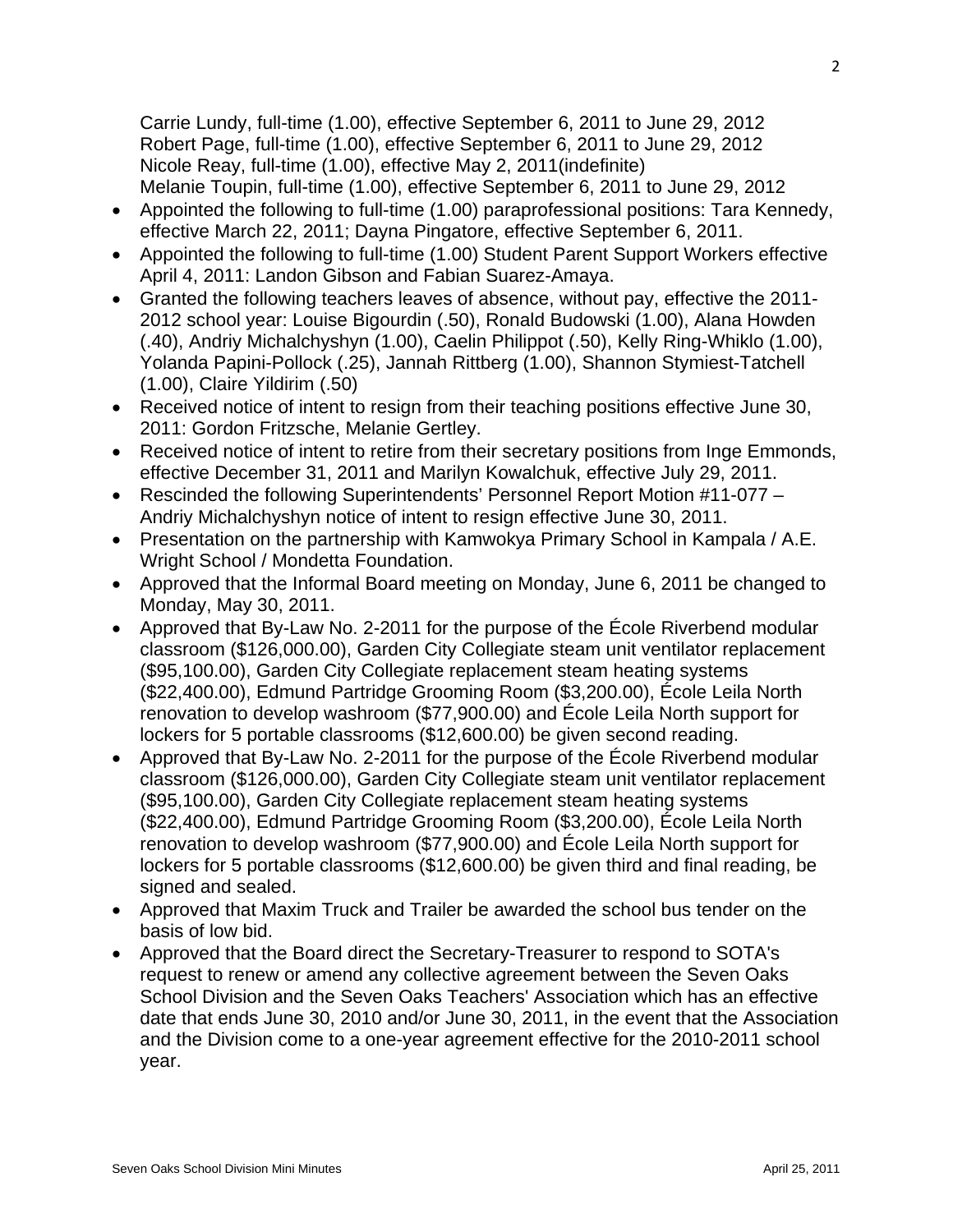- Approved that the Board submit a request to the Public Schools Finance Board to replace the H. C. Avery School Gymnasium under the 2011-12 Public Schools Capital Support Program – New Active Schools Fund.
- Approved that the Board grant permission for SOTA to hold a Wine and Cheese reception honouring Retired and Long Service Teachers on May 31, 2011 from 4:00 p.m. to 7:00 p.m. at Garden City Collegiate - Commons (cash bar).
- Approved that the Board direct the administration to prepare a rental agreement for the Croatian Pavilion for the use of West Kildonan Collegiate for Folklorama 2011.
- Approved for payment:
	- o Invoice No. 4790 for the Multiple Portable Relocation project in the amount of \$34,138.13 be paid to MCM Architects Inc.
	- o Invoice No. 4971 for the Multiple Portable Relocation project in the amount of \$2,175.35 be paid to MCM Architects Inc.
	- o Invoice No. 8973 for the Garden City Collegiate West Grooming Room & Elevator project in the amount of \$2,403.98 be paid to Number Ten Architectural Group.
	- o Invoice No. 8988 for the West St. Paul Grooming Room project in the amount of \$17,126.56 be paid to Number Ten Architectural Group.
	- o Invoice No. 8989 for the West St. Paul Elevator project in the amount of \$11,126.65 be paid to Number Ten Architectural Group.
	- o Invoice No. 9070 for the Garden City Collegiate West Grooming Room and Elevator project in the amount of \$1,386.75 be paid to Number Ten Architectural Group.
	- o Invoice No. 9072 for the West St. Paul Grooming Room project in the amount of \$1,479.60 be paid to Number Ten Architectural Group.
	- o Invoice No. 9078 for the West St. Paul Elevator project in the amount of \$6,817.50 be paid to Number Ten Architectural Group.
	- $\circ$  Invoice No. 9210 for the West St. Paul Elevator project in the amount of \$25,853.47 be paid to Number Ten Architectural Group.
- Conference Reports:
	- o Rhonda Youell, Vice-Principal, West Kildonan Collegiate: AERA "Inciting the Social Imagination: Education Research for the Public Good", April 8 to 12, 2011 - New Orleans, Louisiana.
	- o Warren Persowich, Psychologist, ECSS: National Association of School Psychologists Convention, February 22 to 25, 2011 - San Francisco, California.
	- o Cindy Burkett, Principal, A.E. Wright Community School: AERA "Inciting the Social Imagination: Education Research for the Public Good", April 8 to 12, 2011 - New Orleans, Louisiana.
	- o Ricki Valcourt, Vice-Principal, Victory School: AERA "Inciting the Social Imagination: Education Research for the Public Good", April 8 to 12, 2011 - New Orleans, Louisiana.
- Correspondence received from:
	- o MSBA e-bulletins.
	- o Dr. Catherine Cook, WRHA: 2011 WRHA, Population and Public Health Sexually Transmitted Infection (STI) Prevention Campaign.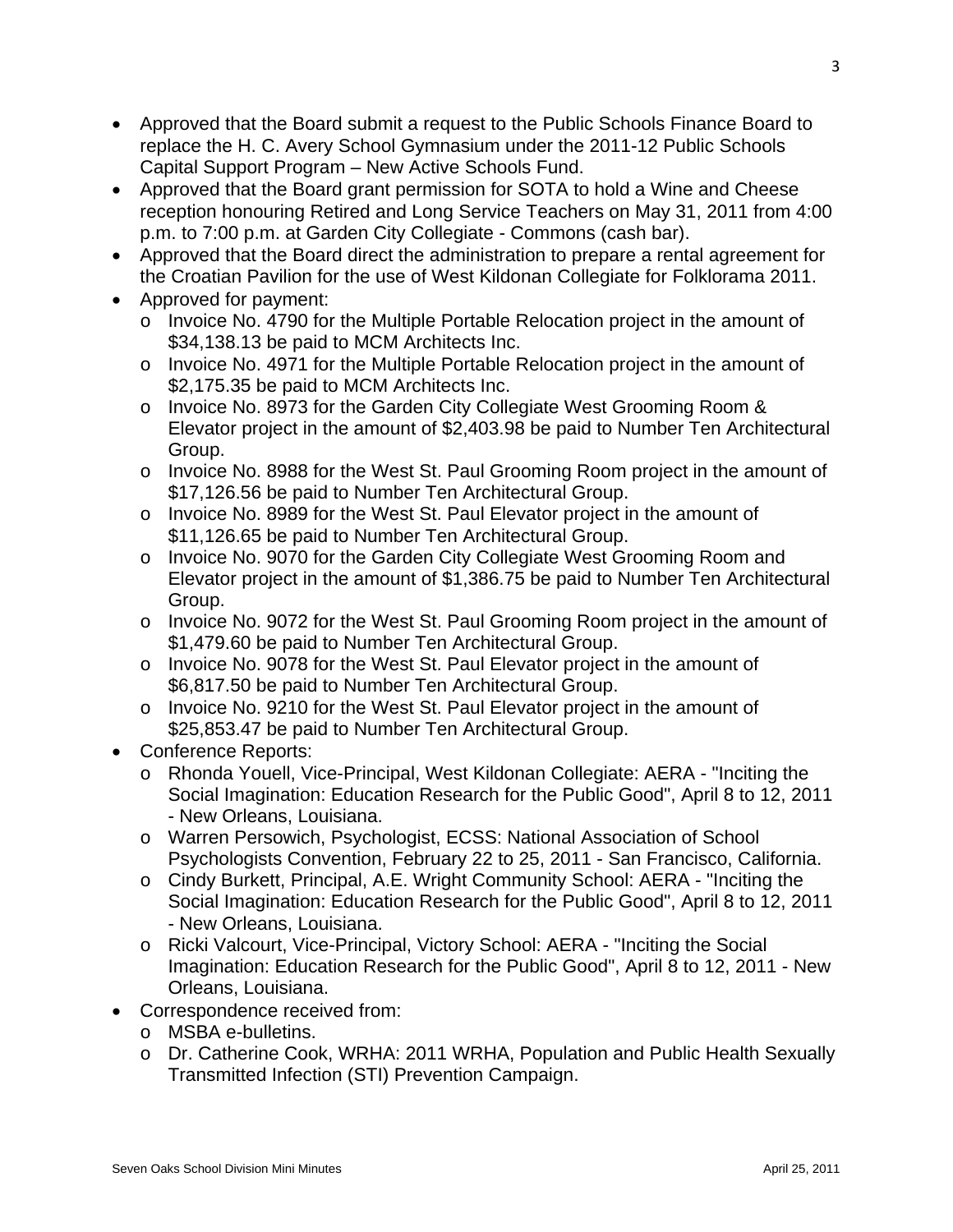- o MB News Release April 20, 2011: Province Announces Sixteen Schools to Benefit from Education for Sustainable Development Grants.
- o MB News Release April 20, 2011: Funding for 25 New Child-Care Centres Raises Family Choices Commitment to 54 New Centres Over Five Years.
- o Darryl Gervais, Director, MB Ed Instruction, Curriculum and Assessment Branch: Grade 8 Mathematics: Support Document for Teachers.
- o Darryl Gervais, Director, MB Ed Instruction, Curriculum and Assessment Branch: Kindergarten to Grade 3 Ukrainian Language Arts: A Foundation for Implementation and Grades 4 to 6 Ukrainian Language Arts: A Foundation for Implementation.
- o Shaun Thorson, Executive Director, Skills Compétences Canada: Recognize and acknowledge the work and contribution of Lawrence Danylchuk who is serving as a National Technical Committee Member.
- o MSBA Record of Proceedings: 47th Annual Convention. The Boardroom and Beyond: Governing and Engaging for All Students.
- o Fred Urso, President, Seven Oaks Optimist Club: Donation to Seven Oaks schools for their breakfast programs.
- o CSBA Congress: Conference: Day by Day, July 7-10, 2011, Ottawa.
- o Carolyn Duhamel, Executive Director, MSBA: Congratulating Gerald Farthing, Deputy Minister of Education, on his appointment to Chair of the United Nations Economic Commission for Europe (UNECE) Steering Committee on Education for Sustainable Development.
- o Nancy Allan, Minister of Education: Second installment of grant for French Second Language Revitalization Program, 2010-2011.
- o Cliff Meder, Director of Operations, Seven Oaks School Division: Funding support from Public Schools Finance Branch to supply and install an elevator at Edmund Partridge School.
- o Jane Kansiime, Headmistress, KCC Primary School, Kamwokya: Thank you for the donation to the PCC Primary, Kamwokya School through Mondetta Charity Foundation.
- o Kaley Maksymyk, Healthy Schools Consultant: Twelve Seven Oaks Schools participating in the Healthy Schools Spring 2011 Safety and Injury Prevention Campaign.
- o Free Press Article: Pupils thrilled by day in court.Grade 6 students from R.F. Morrison School mock trial at Law Courts to celebrate Law Day.
- o Cliff Meder, Director of Operations, SOSD: Stantec Change Order No.19 regarding Riverbend Portables and Link.
- o Rick Dedi, Executive Director, PSFB: Maples Collegiate Institute Roof Replacement approved.
- o Rick Dedi, Executive Director, PSFB: Victory School Stand-alone Childcare, The Public Schools Finance Board and Seven Oaks School Division approval to proceed to hire prime consultant.
- o R. John Weselake, Deputy Executive Director, PSFB: Seven Oaks Middle School - Ventilation Upgrade Phase II.
- o Rick Dedi, Executive Director, PSFB: 2011-12 Public Schools Capital Support Program.